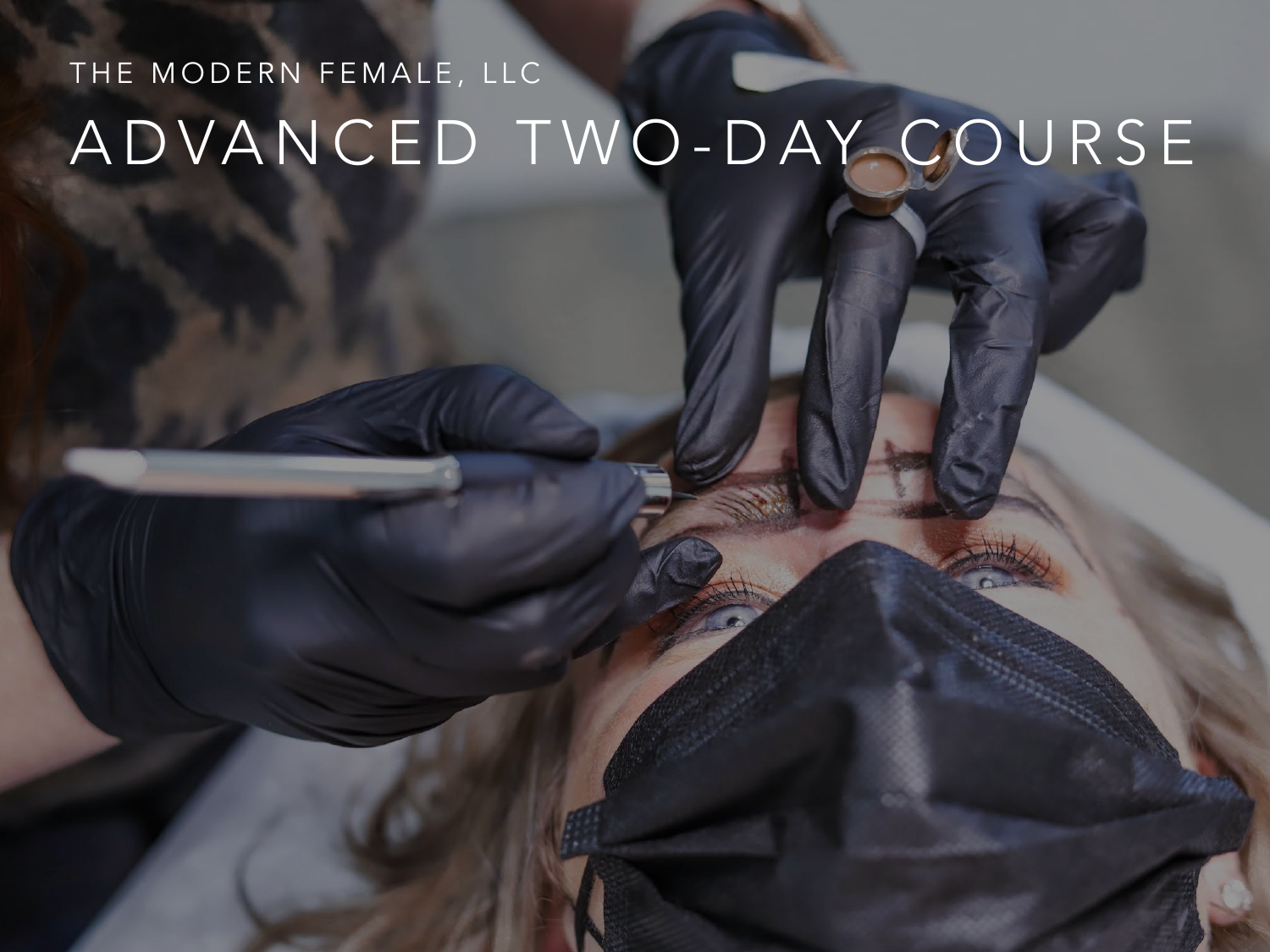# ABOUT THE INSTRUCTOR

Hi, I'm Bay! I made my way into the industry back in 2017 and I haven't looked back! During my time in the industry I have practiced and perfected my technique. It thrills me to see how many people have peeked an interest into starting a career in Microblading. Giving women (and men) more confidence is what drives me in this industry - it is incredibly rewarding and I love every second of it!

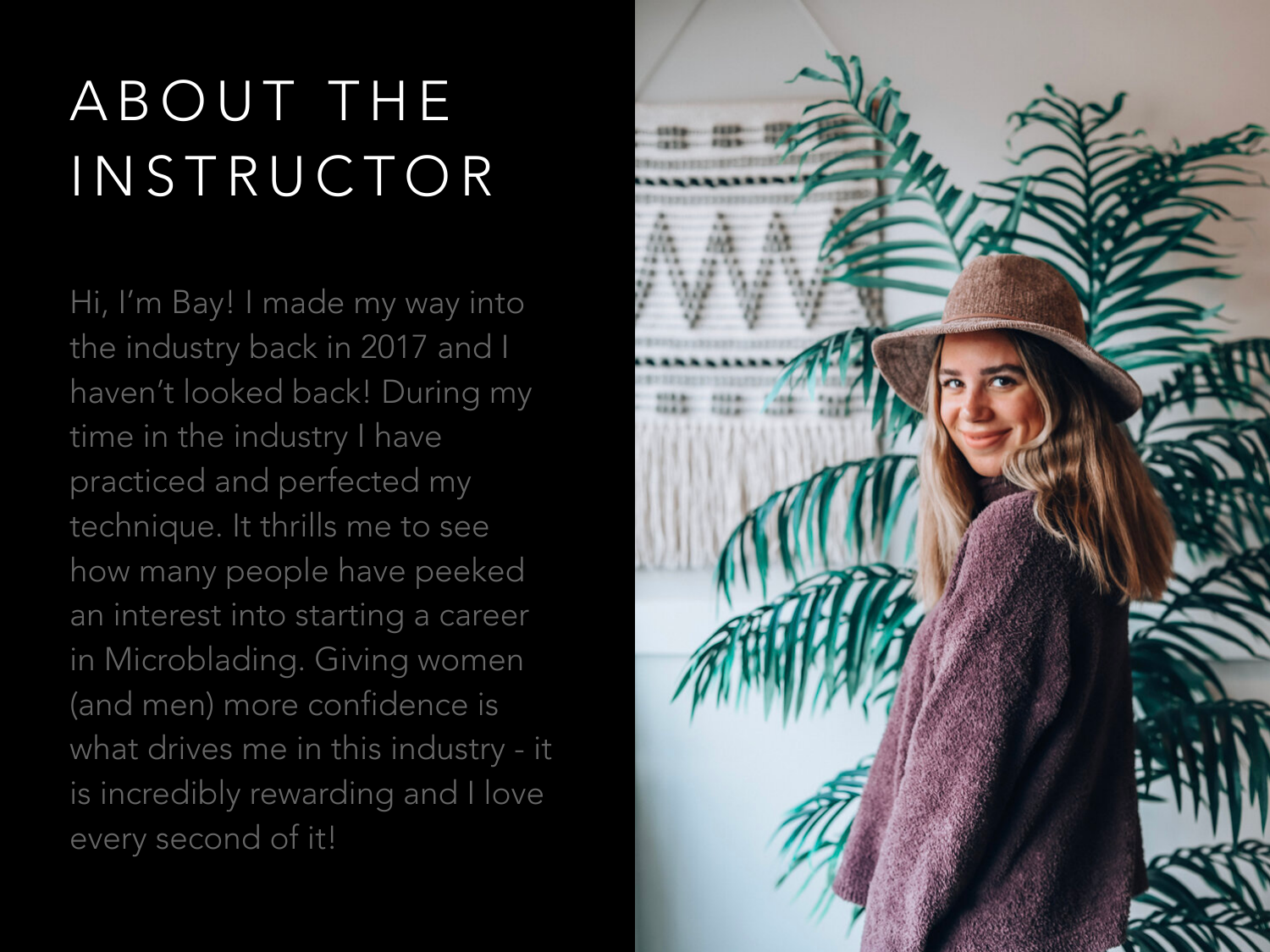### PEEK INTO THE COURSE:

There will be no more than 3 students to ensure proper one-on-one time during this four-day course.

We will begin training with an assessment quiz to see where each artist stands with knowledge. This way I can ensure you get the most out of the course! From there we will recap the entire of Microblading + Manual Shading. There will be lots of practice techniques on fake skins and dummy heads! Bay will teach you her mapping method along with watching her Microblade a live model! You will also have your own model during this two-day course as well.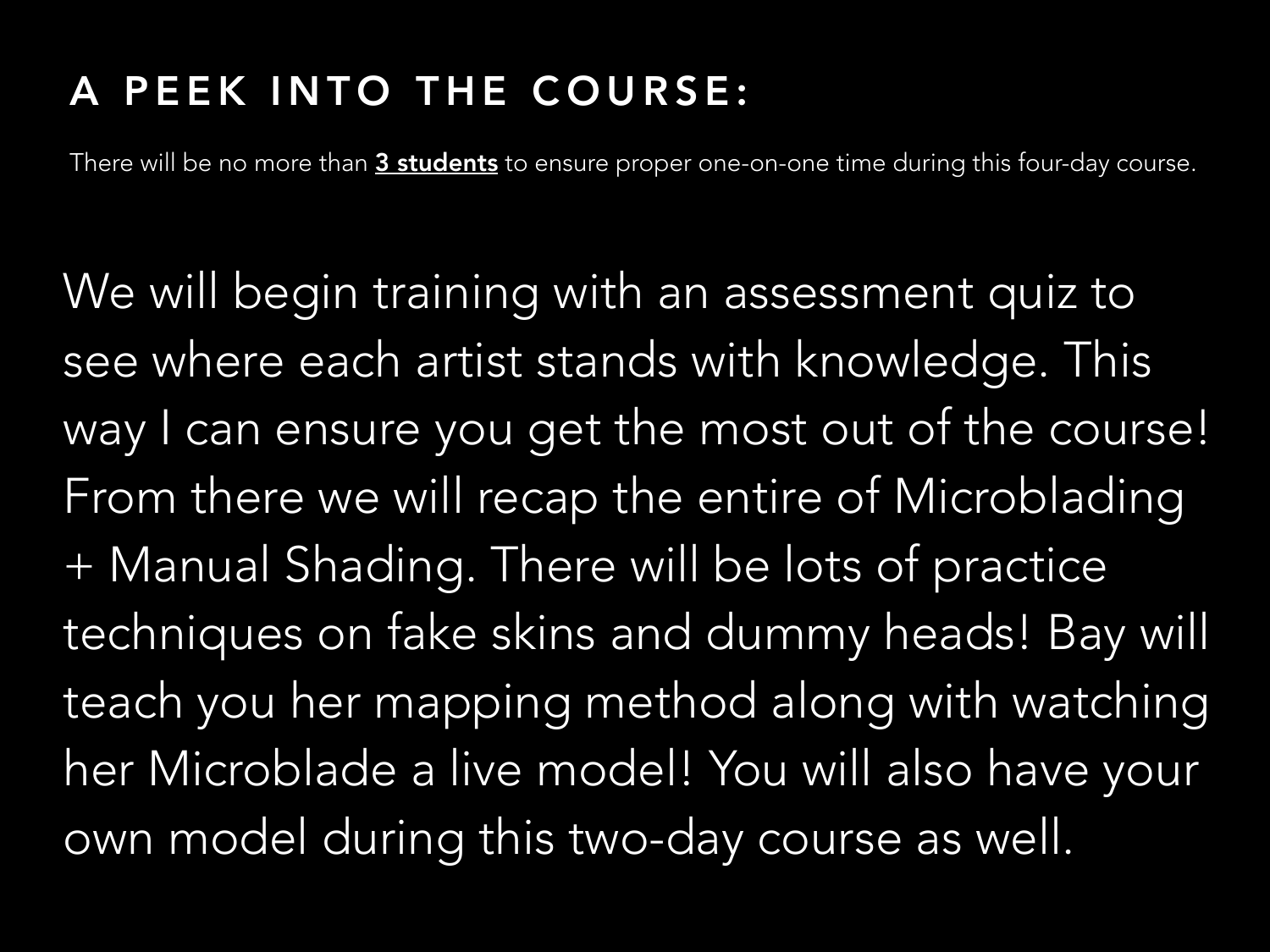#### WHAT'S INCLUDED?

A TRAINING OUTLINE WITH ALL THE INFORMATION DISCUSSED DURING TRAINING FOR EASY REFERENCES WHEN NEEDED.

LASTLY, YOUR ADVANCED MICROBLADING CERTIFICATION!!